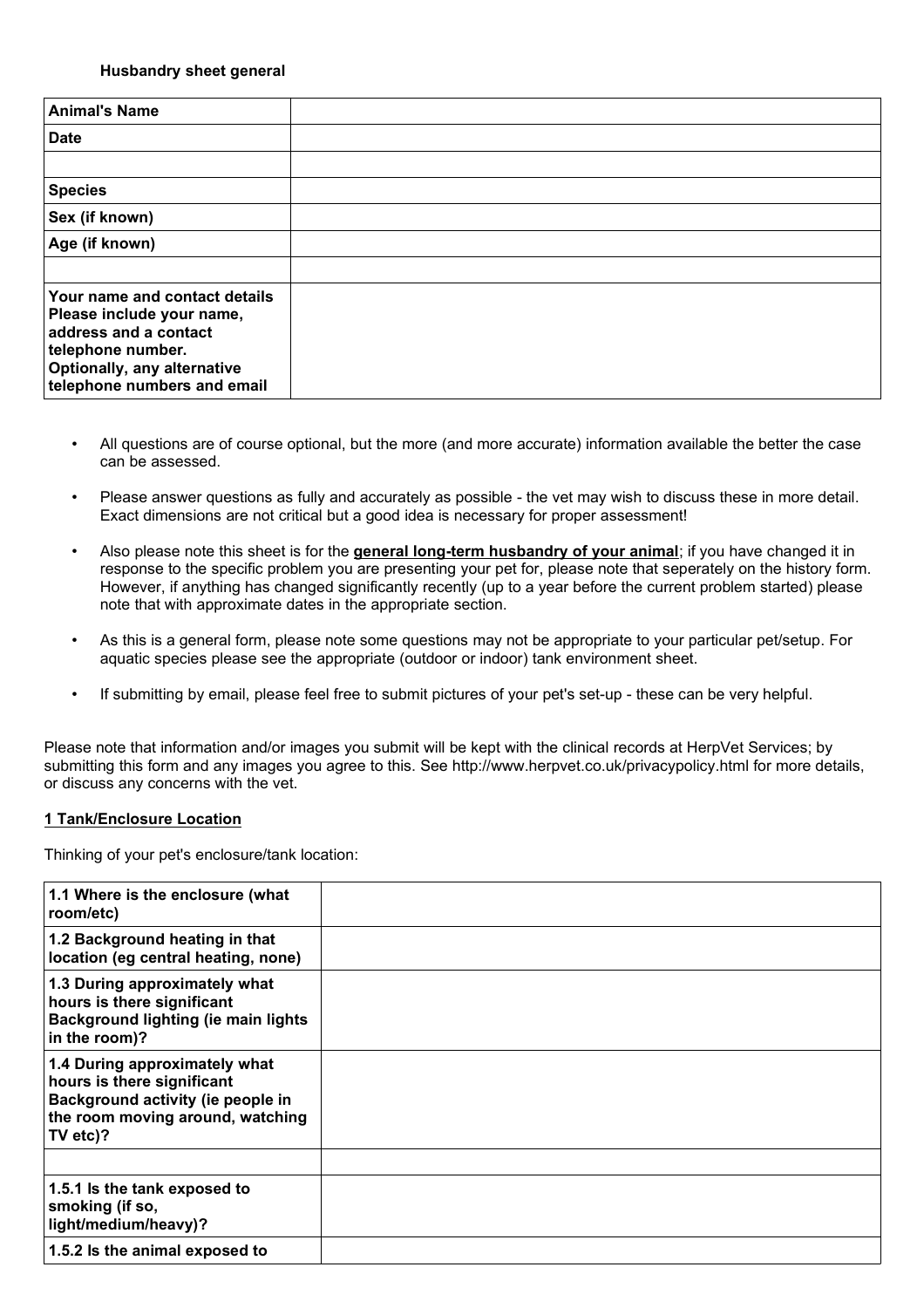| possible cooking/heating fumes?                                                        |  |
|----------------------------------------------------------------------------------------|--|
| 1.5.3 Is the animal exposed to<br>possible air fresheners/scented<br>candles?          |  |
| 1.5.4 Is the animal exposed to any<br>other aerosol?                                   |  |
|                                                                                        |  |
| 1.6 Are any other animals housed<br>(or allowed) in the same room?                     |  |
| 1.7 Are there any other animals in<br>the house that are not ever in the<br>same room? |  |

## 2 Contents

Thinking of your pet's set-up:

| 2.1 Enclosure type (tank/other)?                                                                         |  |
|----------------------------------------------------------------------------------------------------------|--|
| 2.2 What are the dimensions (length<br>x width x height)? Please also note<br>approximate depth of water |  |
| 2.3 What Ventilation source(s) are<br>there (eg open top, mesh lid, fully<br>covered)                    |  |
|                                                                                                          |  |
| 2.4 What substrate(s) do you use (ie<br>what is on the bottom of the tank,<br>eg sand, gravel, bare etc) |  |
|                                                                                                          |  |
| 2.5 What other furnishings are in<br>the enclosure (hides, rocks,<br>artificial plants, branches etc)?   |  |
| 2.5.1 Are there any live plants in the<br>tank? Please specify if possible                               |  |
|                                                                                                          |  |
| 2.6 What volume of water is in the<br>tank?                                                              |  |
| 2.6.1 What water do you use (eg tap<br>water, RO water) and how is it<br>treated before use?             |  |
| 2.6.2 How often and how much<br>(approx percentage) do you change<br>the water?                          |  |
| 2.6.3 What sort of filter system(s)<br>are present? How long have they<br>been operating?                |  |
| 2.6.4 What maintenance do you<br>carry out on the filter system, and<br>how frequently?                  |  |
| 2.6.5 For marine tanks, what<br>specific gravity/salinity is your<br>water?                              |  |
|                                                                                                          |  |
| 2.7 Do you check water quality?                                                                          |  |
| 2.7.1 How often do you check water                                                                       |  |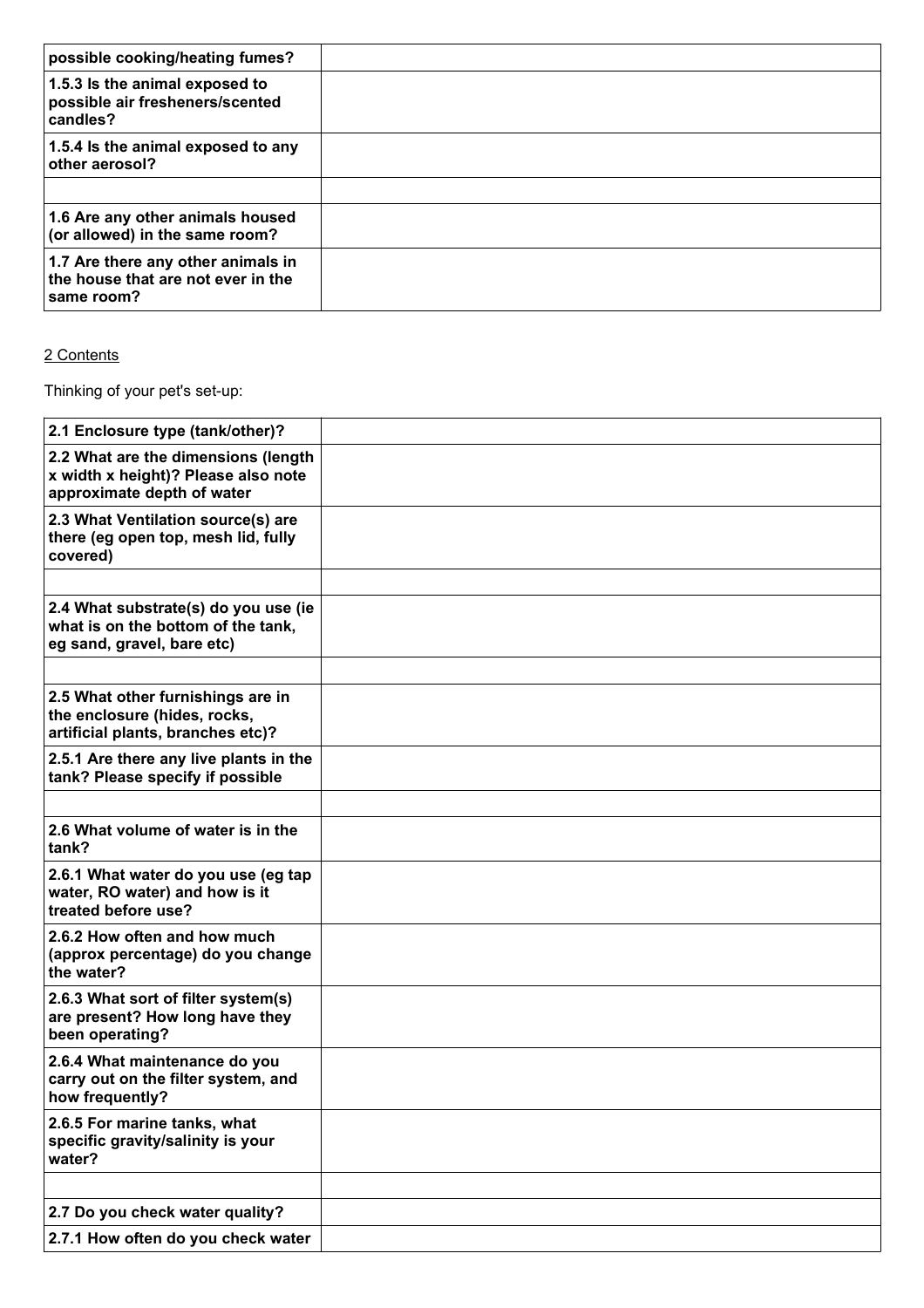| quality?                                                                                                                                                          |                                                                                                                                                                                                                                                                                    |
|-------------------------------------------------------------------------------------------------------------------------------------------------------------------|------------------------------------------------------------------------------------------------------------------------------------------------------------------------------------------------------------------------------------------------------------------------------------|
| 2.7.2 What parameters do you check<br>(eg pH, nitrite, nitrate etc)                                                                                               |                                                                                                                                                                                                                                                                                    |
| 2.7.3 What sort of test do you use<br>(eg strips, liquid test,<br>spectrophotometer)? Do you store<br>them as directed?                                           |                                                                                                                                                                                                                                                                                    |
|                                                                                                                                                                   |                                                                                                                                                                                                                                                                                    |
|                                                                                                                                                                   | What types of heating and light are present - please list along with<br>whether they are on a thermostat, and what hours they are on for (eg full<br>spectrum tube/compact bulb on 7 am - 7 pm, combined heat/uv bulb on 6<br>am - 8 pm, tank heater on 24 hrs on thermostat, etc) |
| 2.8.1 Heating/lighting 1                                                                                                                                          |                                                                                                                                                                                                                                                                                    |
| 2.8.2 Heating/lighting 2                                                                                                                                          |                                                                                                                                                                                                                                                                                    |
| 2.8.3 Heating/lighting 3                                                                                                                                          |                                                                                                                                                                                                                                                                                    |
|                                                                                                                                                                   |                                                                                                                                                                                                                                                                                    |
| 2.9.1 Temperature range day - What<br>temperatures are the hot and cold<br>ends of the enclosure during the<br>day?                                               |                                                                                                                                                                                                                                                                                    |
| 2.9.2 Temperature range night -<br>What temperatures are the hot and<br>cold ends of the enclosure during<br>the night?                                           |                                                                                                                                                                                                                                                                                    |
|                                                                                                                                                                   |                                                                                                                                                                                                                                                                                    |
| 2.10 Are there any other animals in<br>the same enclosure (if so please list<br>species, sex, age, number -<br>approximate number is okay for<br>shoals of fish!) |                                                                                                                                                                                                                                                                                    |
|                                                                                                                                                                   |                                                                                                                                                                                                                                                                                    |

### **3.0 Feeding**

| 3.1 What do you feed the animal (in<br>approximately what mix if<br>appropriate)? Do you feed one<br>brand of food or a variety? |  |
|----------------------------------------------------------------------------------------------------------------------------------|--|
| 3.2 How often and approximately<br>how much do you feed the animal?                                                              |  |
| 3.3 Do you use any vitamin/mineral<br>supplements, and how frequently?                                                           |  |
| 3.4 Do you seal the food container<br>between feedings? How is it<br>stored? How long does a single<br>container of food last?   |  |
|                                                                                                                                  |  |
| 3.5 Has the diet been significantly<br>different in the past? If so how?                                                         |  |

# **4.0 Behaviour/Handling**

|--|